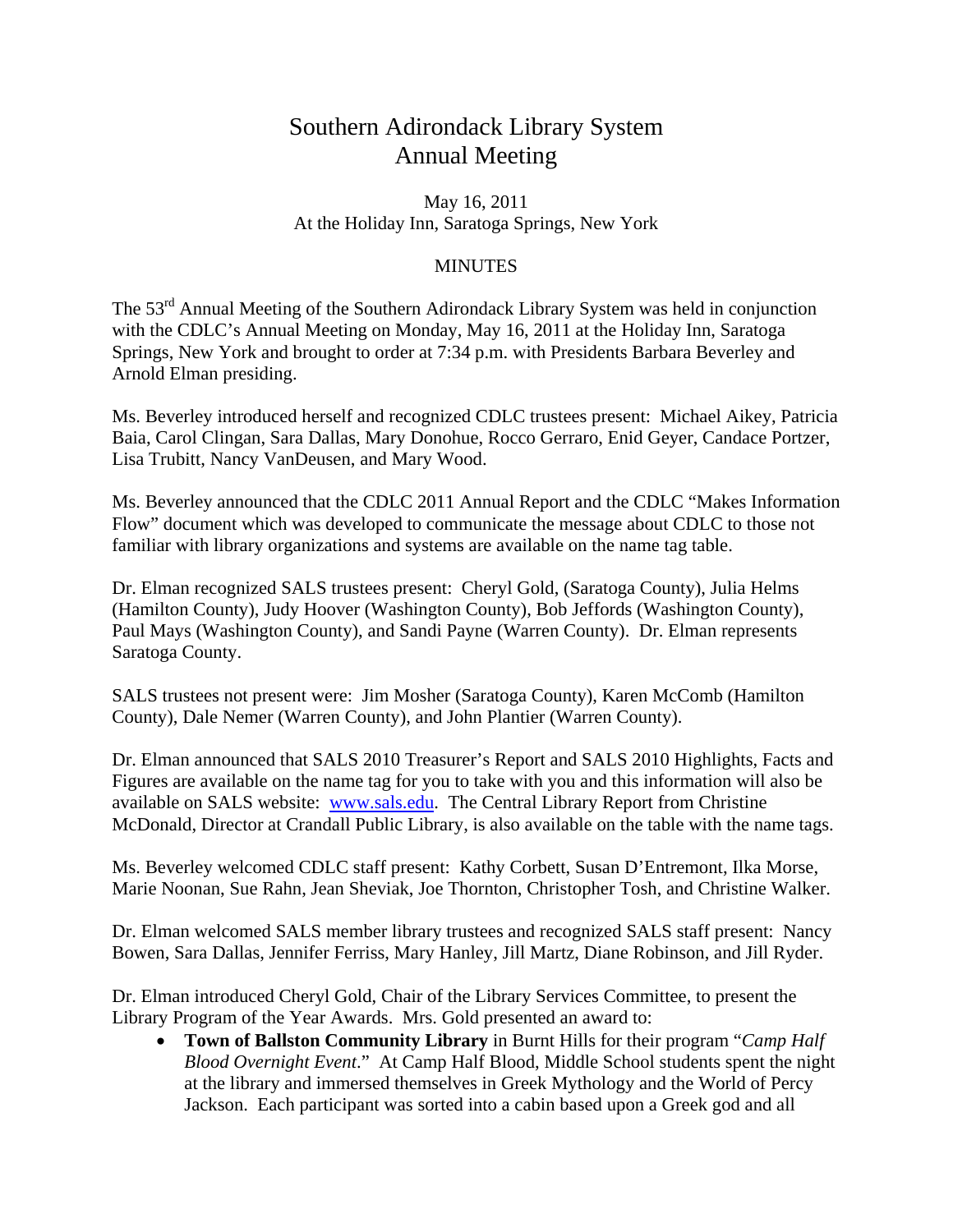library staff members dressed in costume. The cabins competed in a laser tag tournament, a Percy Jackson Trivia contest and Wii games. They learned to write their names using Greek characters, sculpted with clay and created camp membership necklaces. Greek laurels were made and a temple for Athena was built from blocks. Donations from the Friends of the Library, Pizza Works in Burnt Hills, Girl Scout Troop #165 and volunteers helped make this event a success. Staff and teens are looking forward to the next overnight event.

• **Saratoga Springs Public Library** for their program "*Video Game Design Lab for Teens.*" Created by Teen Services Librarian, Trevor Oakley, this program enhances services to teens by weaving literacy, creativity, technology, and career preparation into one fun and innovative package. Launched in the Spring of 2010, the program is now a monthly offering. At each session, attendees are introduced to a new game creation software product. The software must be free to use or try, require no programming or coding knowledge to operate, and be available for all users to download at home or use in the library. The program focuses on teaching teens how to think like a game designer, introducing them to different aspects of game creation such as Literacy and Fine Arts. Attendees start with a design document which tells the story with rewards/punishments and goals. Designers are also artists and musicians, creating a variety of sound effects and scores which help to shape the mood of the game, which also helps to tell the story set in the design document.

Dr. Elman asked Julia Helms, Chair of the Personnel Committee, to present the Library Trustee of the Year Award:

## **Hal Heusner**—Bolton Free Library

Hal Heusner, a three term President, was responsible for a tremendous amount of improvement and activities at the Library. He is a "hands-on" President, involved in every aspect of the Library's functions. He was the force behind creating a "Policies and Procedures" manual, oversaw needed repairs despite the tight budget, and was instrumental in acquiring a piece of sculpture by internationally famous artist David Smith, a Bolton Landing resident. Hal is responsible for the Library's membership in the Bolton Landing Chamber of Commerce and its inclusion in the Chamber's brochure that is mailed world-wide. With Hal's encouragement, fund raising activities were initiated that benefit the Library. In partnership with the Seimbrich Opera Museum, the Library offer movies and programs in conjunction with their activities. The community is much more aware of the Library's resources and programs due to Hal's exemplary leadership.

Ms. Beverley announced the election of trustees for CDLC, and thanked the members of the Trustee Nominating Committee:

 Kingsley Greene, Sage Colleges Enid Geyer, Albany Medical College Thomas Flynn, New York State Department of Health

## The CDLC candidates are:

Jaimé Foust, Capital Region BOCES School Library System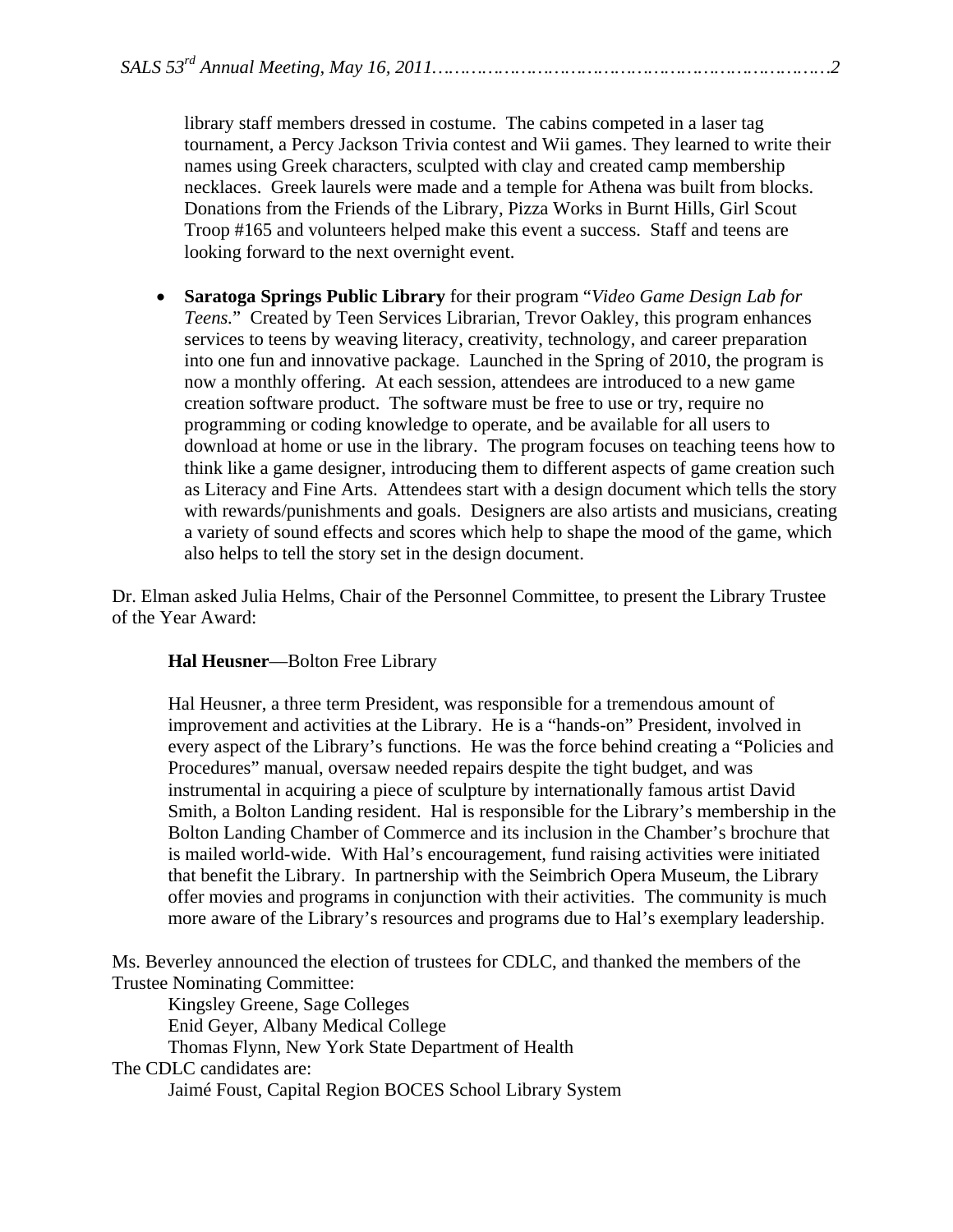Heather Lessard, Excelsior College Louise Macuirles, GE Global Research Gary Schwartz, Rensselaer Polytechnic Institute

Ms. Beverley asked if there were nominations from the floor. Hearing none, Ms. Beverley instructed the secretary, Dee Portzer, to cast one ballot for the slate of candidates who are hereby elected by acclimation.

Dr. Elman announced the Election of Trustees to fill the vacancies for Hamilton and Warren Counties and introduced Julia Helms, Chair of the Trustee Nominating Committee to give the report.

Mrs. Helms thanked the Trustee Nominating Committee which consisted of: Susan DeMarsh (Hamilton County), Ken Bollerud (Saratoga County), Donald Fangboner (Warren County), and Annette Parrott (Washington County).

All member libraries were notified of the search process for a trustee from Hamilton and Warren Counties for terms specified in memos sent to each member library board president. An April 15<sup>th</sup> "Notice of Annual Business Meeting" informed every member library trustee of the Board Nominating Committee's choice of candidates.

The Board Nominating Committee offers the names of the following candidates, who have agreed to serve if nominated:

- For **Hamilton County**:
	- o Jordan Hornstein for a partial term to expire May, 2015. This completes the unexpired portion of Deborah Jones' term who resigned in 2010.
- For **Warren County**:
	- o Dale Nemer for a five-year term to expire May, 2016.

Brief biographical information about these nominees was provided in the April 15<sup>th</sup> notice. Mrs. Helms asked if there were nominations from the floor. Hearing none, she instructed the secretary to cast one ballot each for the persons nominated by the Board Nominating Committee who are hereby elected by acclamation by the trustees of the member libraries of the Southern Adirondack Library System.

Ms. Beverley introduced Jean Sheviak, Executive Director of the Capital District Library Council, and asked her to give a few words. Ms. Sheviak thanked everyone for coming and recognized retiring trustees:

 Barbara Beverley Deborah Booth Dee Portzer Nancy Van Deusen Ms. Sheviak also recognized CDLC staff for service: Chris Walker---10 years of service Joe Thornton---10 years of service